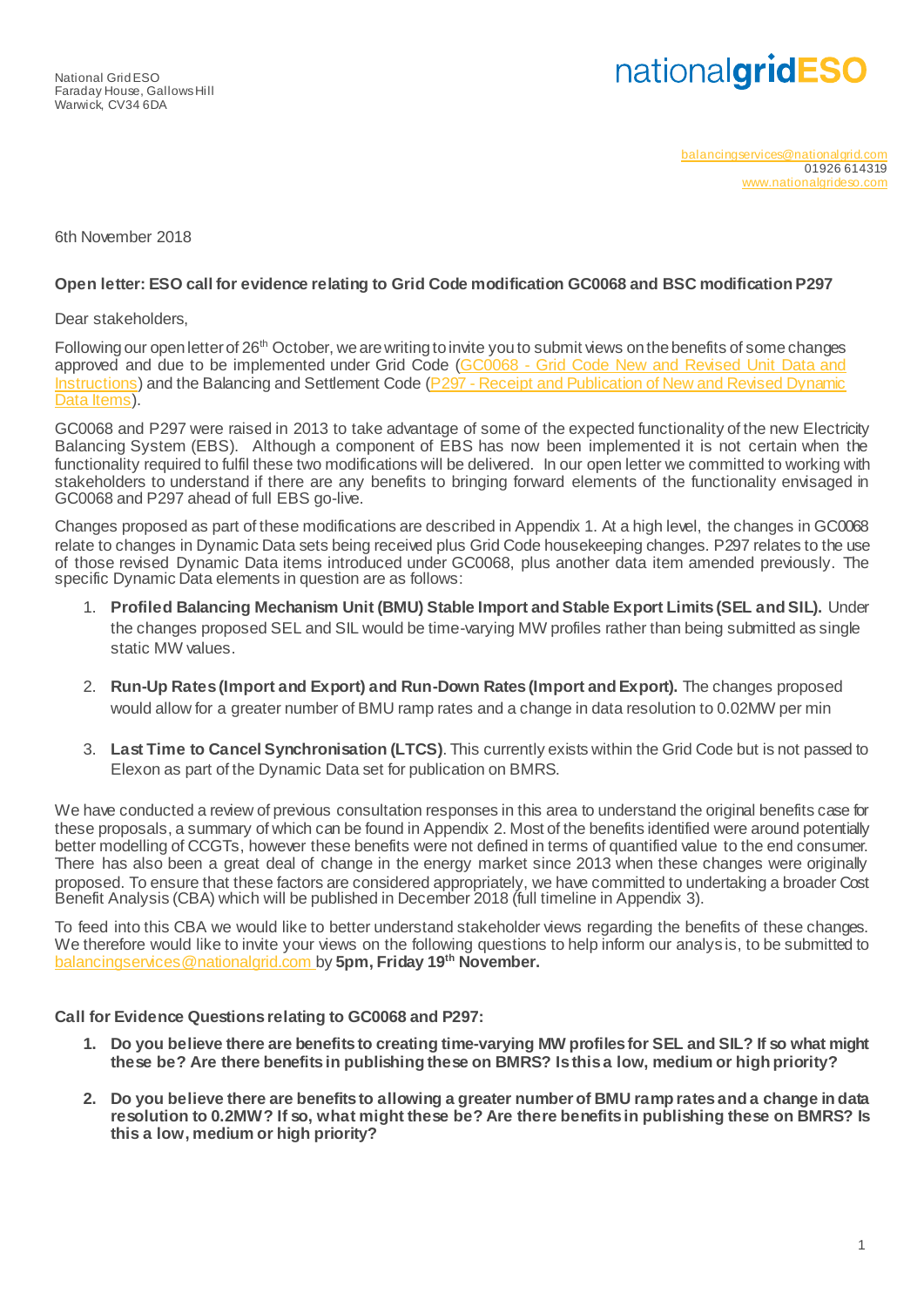#### **3. Do you believe there are benefits in introducing data flows for Last Time to Cancel Synchronisation for publication on the BMRS? If so, what might these be? Is this a low, medium or high priority?**

Alternatively, we would be happy to arrange feedback sessions with any participant who would prefer to discuss this. Please contact Jon Wisdom [\(jon.wisdom@nationalgrid.com](mailto:jon.wisdom@nationalgrid.com)) in the first instance.

Yours faithfully,

D. Tworey

**Cathy McClay Head of Future Markets System Operator National Grid**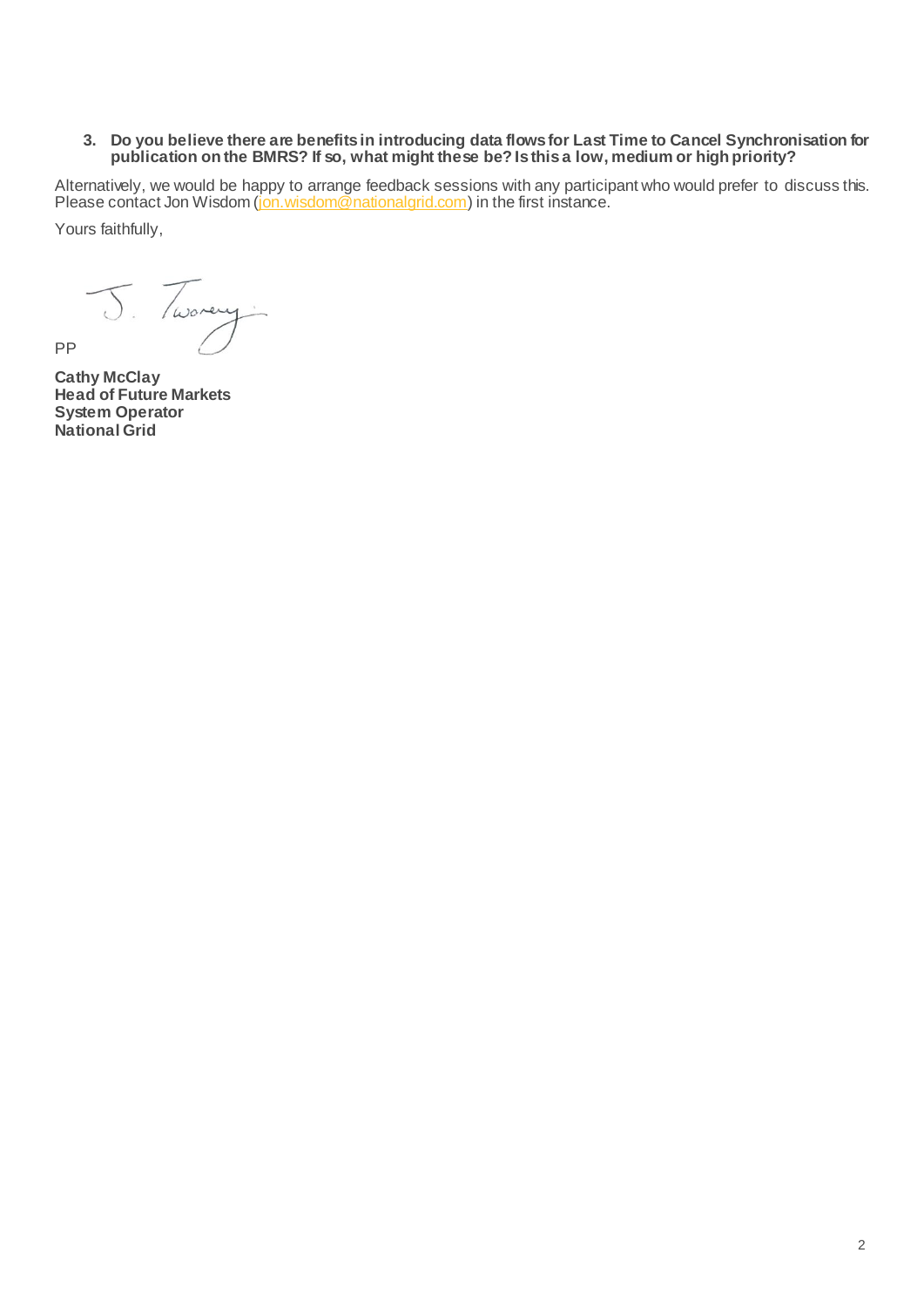# **Appendix 1 – Further detail on functionality**

# **GC0068**

Below is a summary of changes outlined under GC0068 which comprise the Dynamic Data functionality changes outlined in the letter alongside the Grid Code housekeeping changes.

#### *Dynamic Data set functionality changes*

#### **SIL/SEL**

The Stable Import Limit (SIL) and Stable Export Limit (SEL) are currently both submitted as single static MW values. GC0068 allows time varying profiles to be submitted.

In the Grid Code under BC2.5.3.1, it is stated that a submission of Dynamic Parameters from a BM Participant will take effect from time of receipt by National Grid. This statement was valid whilst the Dynamic Parameters consisted only of static point values. However, it would no longer apply to SEL and SIL when submissions are of time-varying profiles. GC0068 also removes this statement and replaces it with similar statements within the introductions to Dynamic Parameters in BC2.A.X.2 and BC2.A.X.3, explicitly indicating the SEL and SIL as exceptions in the case of new EBS interfaces.

**Run-Up Rates (Import and Export) and Run-Down Rate (Import and Export)** Currently up to three Run-Up / Run-Down rates can be submitted at a minimum granularity of 0.2MW/min. GC0068 allows up to ten Run-Up / Run-Down rates can be submitted to an accuracy of 0.02MW/min.

#### *Housekeeping changes*

#### **Notification to Deviate from Zero**

Currently the Grid Code provides no information on the arrangements that should apply when a BM Unit is deviating from zero following being bid off. Since the introduction of NETA in 2001, custom and practice has been established to achieve this, but it is undocumented in the Grid Code. Under GC0068 a new section in BC2 is added, BC2.5.2.6, to detail the arrangements for the deviation of a BM Unit from zero that has been operating at zero as a result of Bid-Offer Acceptances. This clarification is for reference in the case of dispute and for the benefit of new entrants.

#### **Removal of Day Ahead Dynamic Parameters**

GC0068 removes Day Ahead Dynamic Parameters, BC1.4.2(e), from the Grid Code Day Ahead Dynamic Parameters are no longer used by the ESO and their submission potentially represents an overhead to market participants. Note that the Dynamic Parameters used in the current Operational Day are those submitted in accordance with BC2.5.3.1.

#### **Transfer of Day Ahead Dynamic Parameters Grid Code Sections**

As the main use of Dynamic Parameters is post gate closure, particularly with the removal of Day Ahead Dynamic Parameters from the Grid Code, GC0068 transfers the Dynamic Parameter details from BC1 (Appendix 1.5) to the Appendix of BC2.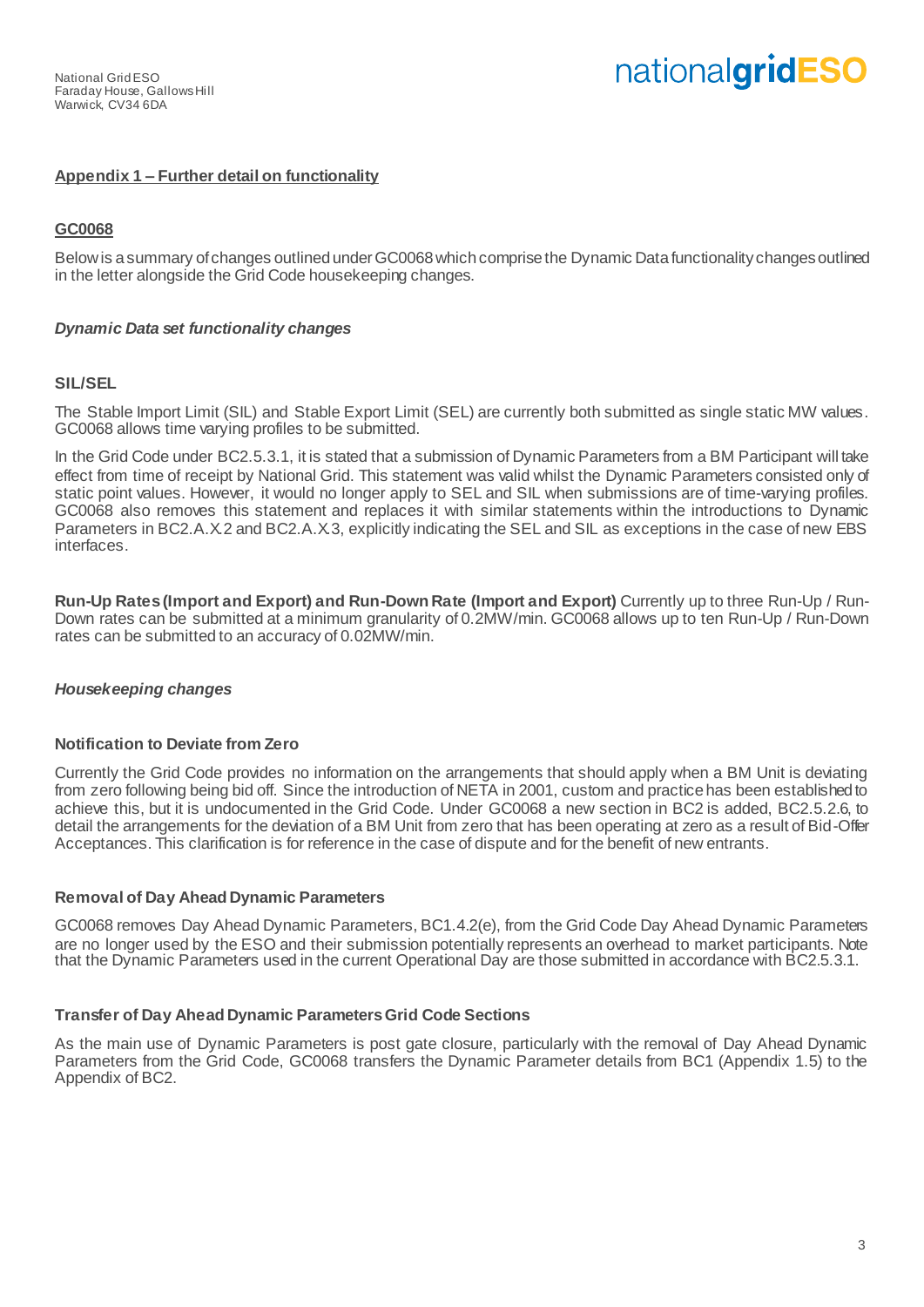#### **Revision of Tap Change description**

GC0068 revises the description of **Tap Changes**, to include details from the Operational Guidance Note for Simultaneous Tap Changes. Also, the definition of **Simultaneous Tap Change** is updated to reflect the arrangements for Simultaneous Tap Change instructions that are detailed in the Grid Code associated document.

#### **EDL/EDT\***

Automatic Logging Device and Electronic Data Communication Facilities are both used in the Grid Code but currently as undefined terms. GC0068 introduces definitions for these generic terms, and two further interface-specific definitions each indicated by a suffix to the term.

**'Automatic Logging Device (EDL)'** is used to represent the existing interface for issuing instructions and **'Electronic Data Communication Facilities (EDL & EDT)'** are used for the existing interfaces for submitting data.

**'Automatic Logging Device (EDL\*)'** is used to represent a new interface for issuing instructions and **'Electronic Data Communication Facilities (EDT\*)'** for a new interface for submitting data.

The introduction of these terms is to facilitate a five year transition period following the adoption of new systems. GC0068 does not detail what the new EDL\* and EDT\* are, but does allow for Changes to Dynamic Parameter Attributes.

To facilitate the transition period, parallel sections detailing the attributes of certain Dynamic Parameters, depending on whether the existing interface (EDL) or the new interface (EDT\*) is being used, are added to the Grid Code.

# **P297**

Under P297 the following data sets would be passed from the ESO to Elexon for publication on the Balancing Mechanism Reporting Service (BMRS).

#### **NEW Data Item: Last Time to Cancel Synchronisation (LTCS).**

This is currently live in the Grid Code but not in the BSC.

#### **Revised Data Item: Run-Up Rates (Import and Export) and Run-Down Rate (Import and Export)**

This would pass through any data received under GC0068 ramp rate changes.

#### **Revised Data Items: Stable Export Limits and Stable Import Limits**

This would pass through any data received under GC0068 SEL/SIL changes.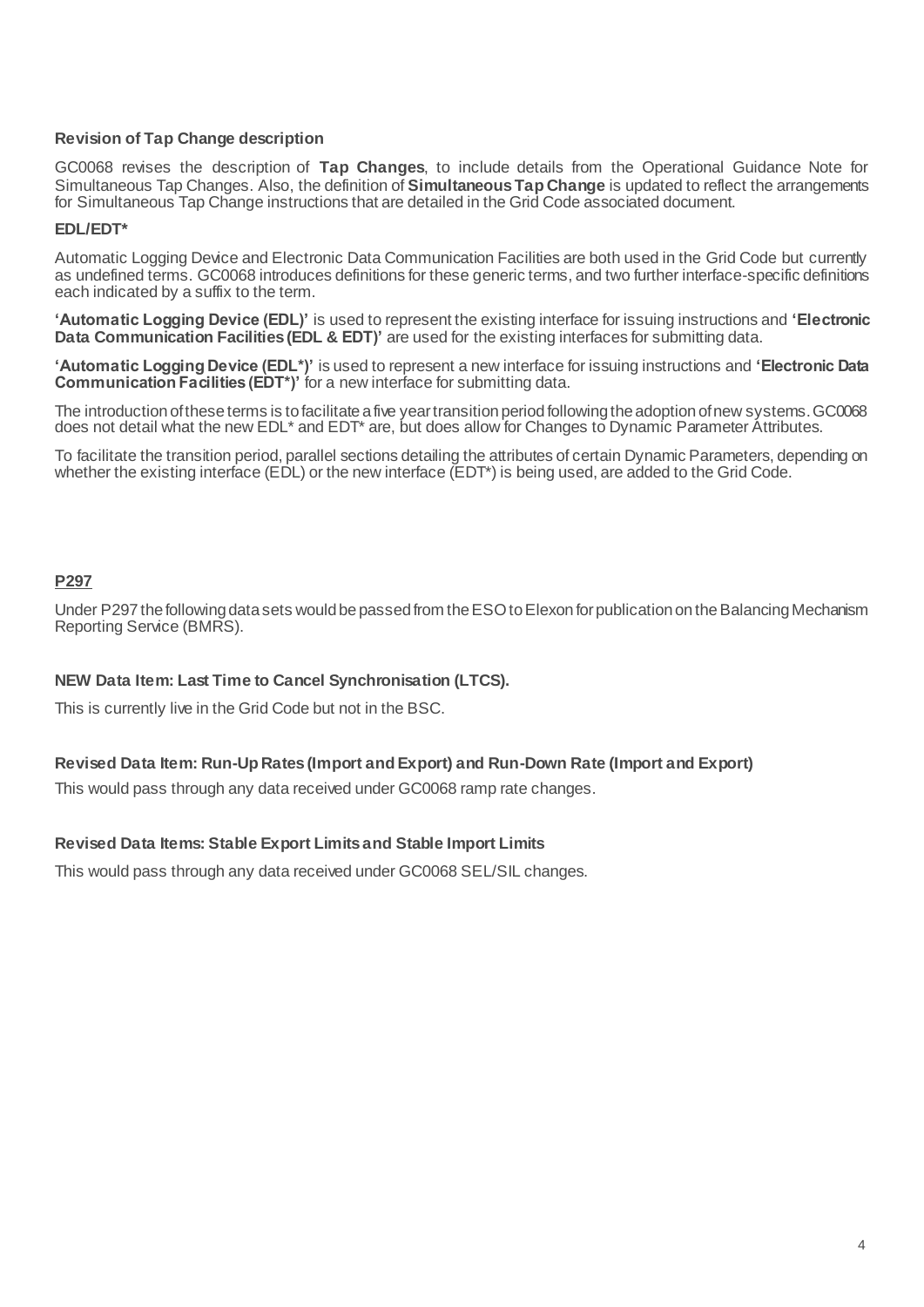National Grid ESO Faraday House, Gallows Hill Warwick, CV34 6DA



#### **Appendix 2 – original benefits identified**

| <b>Consultation</b>                                                                      | <b>Summary of benefits identified</b>                                                                                                                                                                                                                                                                                                                                                                                                                                                                                                                                                                                                                                                                                                                                                                                                                                                                                                                                                                                                                                                                                               |
|------------------------------------------------------------------------------------------|-------------------------------------------------------------------------------------------------------------------------------------------------------------------------------------------------------------------------------------------------------------------------------------------------------------------------------------------------------------------------------------------------------------------------------------------------------------------------------------------------------------------------------------------------------------------------------------------------------------------------------------------------------------------------------------------------------------------------------------------------------------------------------------------------------------------------------------------------------------------------------------------------------------------------------------------------------------------------------------------------------------------------------------------------------------------------------------------------------------------------------------|
| 2010 EBS consultation<br>2010<br>(included as talks about data<br>changes ahead of mods) | Consumer benefit not specifically mentioned<br>$\bullet$<br>Most of the perceived benefits of the changes are around better modelling of CCGTs however benefits not<br>quantified                                                                                                                                                                                                                                                                                                                                                                                                                                                                                                                                                                                                                                                                                                                                                                                                                                                                                                                                                   |
| <b>GC0068</b> consultations<br>2013-14                                                   | Enhancements to datasets increase the potential for NG to model BMUs and enable more efficient<br>despatch however this was not quantified.<br>Better modelling of CCGTs with SIL and SEL changes and increased ramp rate variation capability<br>reduces parties imbalance exposure and facilitates competition however these weren't quantified.<br>For the reasons above, of 5 consultation responses, all 5 agreed that the modification was positive against<br>$\bullet$<br>Grid Code objectives (i) to permit the development, maintenance and operation of an efficient, co-<br>ordinated and economical system for the transmission of electricity, (ii) to facilitate competition in the<br>generation and supply of electricity and (iii) to promote the security and efficiency of the electricity<br>generation, transmission and distribution systems in the national electricity transmission system operator<br>area taken as a whole.<br>One consultation respondent was unsure of the benefits of granularity moving from 0.2 to 0.02MW/min<br>$\bullet$<br>given the amount of time taken to ramp at this speed. |
| P297 consultations<br>2013-14                                                            | Over and above benefits already mentioned as part of GC0068 in terms of better despatch decisions,<br>respondents identified benefits to competition and efficiency as a result of increased information to the<br>market.<br>to both Assessment Consultations unanimously agreed with the Workgroup's unanimous view that P297<br>$\bullet$<br>would better facilitate Applicable BSC Objective C (promoting effective competition in the generation and<br>supply of electricity) and a minority view that P297 would better facilitate Applicable BSC Objectives B (the<br>efficient, economic and co-ordinated operation of the national electricity transmission system) and D<br>(promoting efficiency in the implementation and administration of the balancing and settlement<br>arrangements).<br>A minority of respondents also agreed with the Workgroup's minority view that P297 would have a slight<br>detrimental impact against Applicable BSC Objective D as there would be a cost for industry to implement.                                                                                                      |